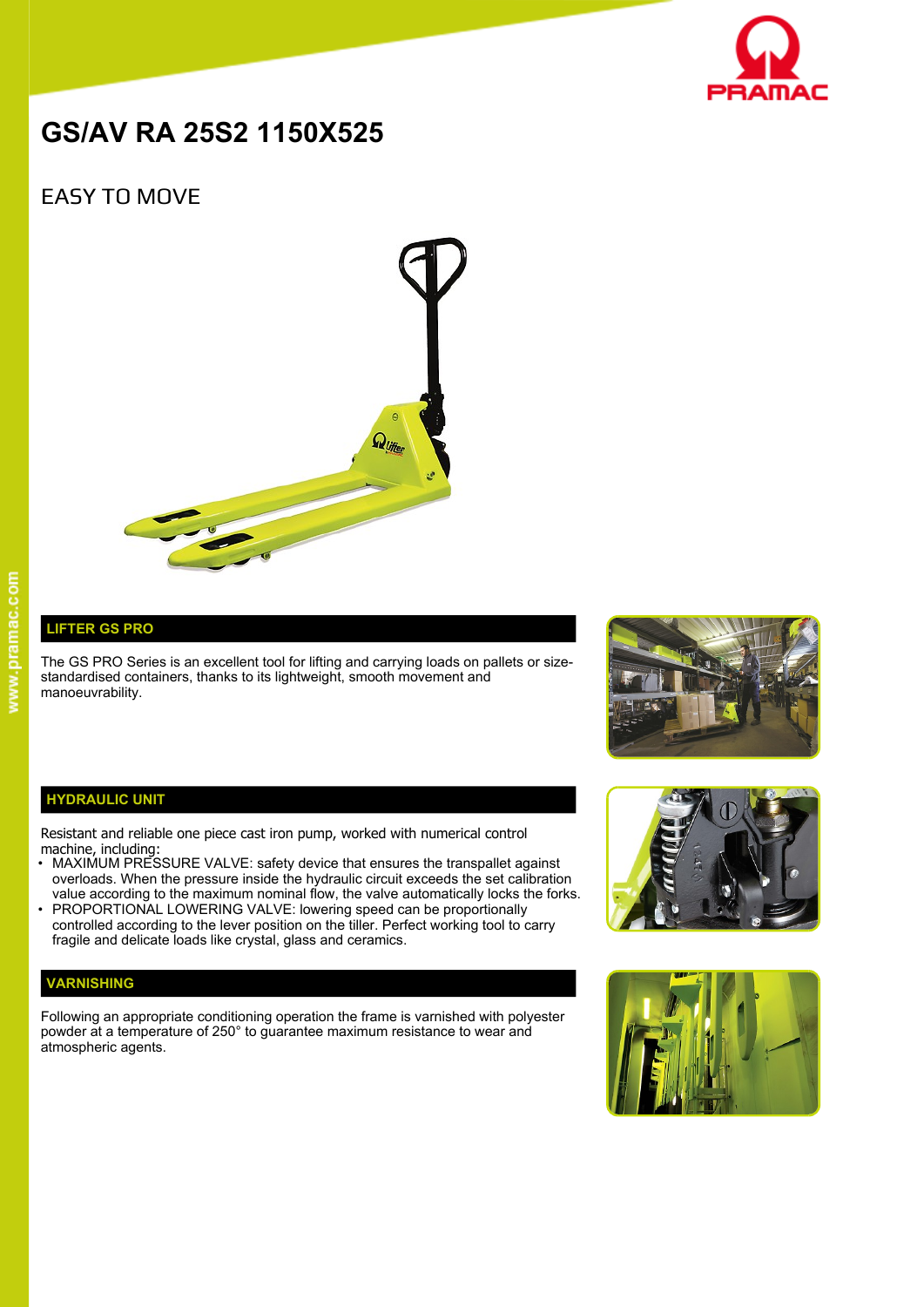|   |    | LIFTER     |
|---|----|------------|
|   |    | Manual     |
|   |    | Pedestrian |
| Q | Кg | 2500       |
| c | mm | 600        |
| x | mm | 932        |
| ν | mm | 1192       |
|   |    |            |

| <b>Weights</b>               |    |      |
|------------------------------|----|------|
| 2.1 Service weight           | Кg | 61   |
| 2.2 Axle load, laden rear    | Kg | 1794 |
| 2.2 Axle load, laden front   | Kg | 767  |
| 2.3 Axle load, unladen rear  | Κq | 19   |
| 2.3 Axle load, unladen front | Κq |      |

| <b>Tyres/Chassis</b>                         |            |    |                          |
|----------------------------------------------|------------|----|--------------------------|
| 3.1 Tyres: front wheels                      |            |    | POLY.I./<br><b>NYLON</b> |
| 3.1 Tyres: rear wheels                       |            |    | <b>NYLON</b>             |
| 3.2 Tyre size: Steering wheels - Diameter    |            | mm | 200                      |
| 3.2 Tyre size: Steering wheels - Width       |            | mm | 55                       |
| 3.3 Tyre size: Load rollers - Diameter       |            | mm | 82                       |
| 3.3 Tyre size: Load rollers - Width          |            | mm | 82                       |
| 3.5 Tyre size: rear wheels - Q ty (X=driven) |            | nr | 2                        |
| 3.5 Rear balancing axle                      |            |    | <b>No</b>                |
| 3.6 Tread, front                             | <b>b10</b> | mm | 155                      |
| 3.7 Tread, rear                              | b11        | mm | 375                      |

| <b>Dimensions</b>                          |                 |    |      |
|--------------------------------------------|-----------------|----|------|
| 4.4 Lift height                            | h3              | mm | 115  |
| 4.9 Height of tiller in drive position max | h14             | mm | 1250 |
| 4.15 Height, lowered                       | h <sub>13</sub> | mm | 85   |
| 4.19 Overall lenght                        | 11              | mm | 1550 |
| 4.20 Lenght to face of forks               | l2              | mm | 400  |
| 4.21 Overall width                         | b1              | mm | 525  |
| 4.22 Fork dimensions - Thickness           | s               | mm | 55   |
| 4.22 Fork dimensions - Width               | e               | mm | 150  |
| 4.22 Fork dimensions - Lenght              |                 | mm | 1150 |
| 4.25 Distance between fork arms            | b5              | mm | 525  |
| 4.32 Ground clearance, centre of wheelbase | m2              | mm | 30   |
| 4.34 Aisle width                           | Ast             | mm | 1835 |
| 4.35 Turning radius                        | Wa              | mm | 1367 |

| <b>Performance data</b>   |         |    |
|---------------------------|---------|----|
| 5.2 Lifting speed laden   | strokes | 12 |
| 5.2 Lifting speed unladen | strokes |    |
|                           |         |    |